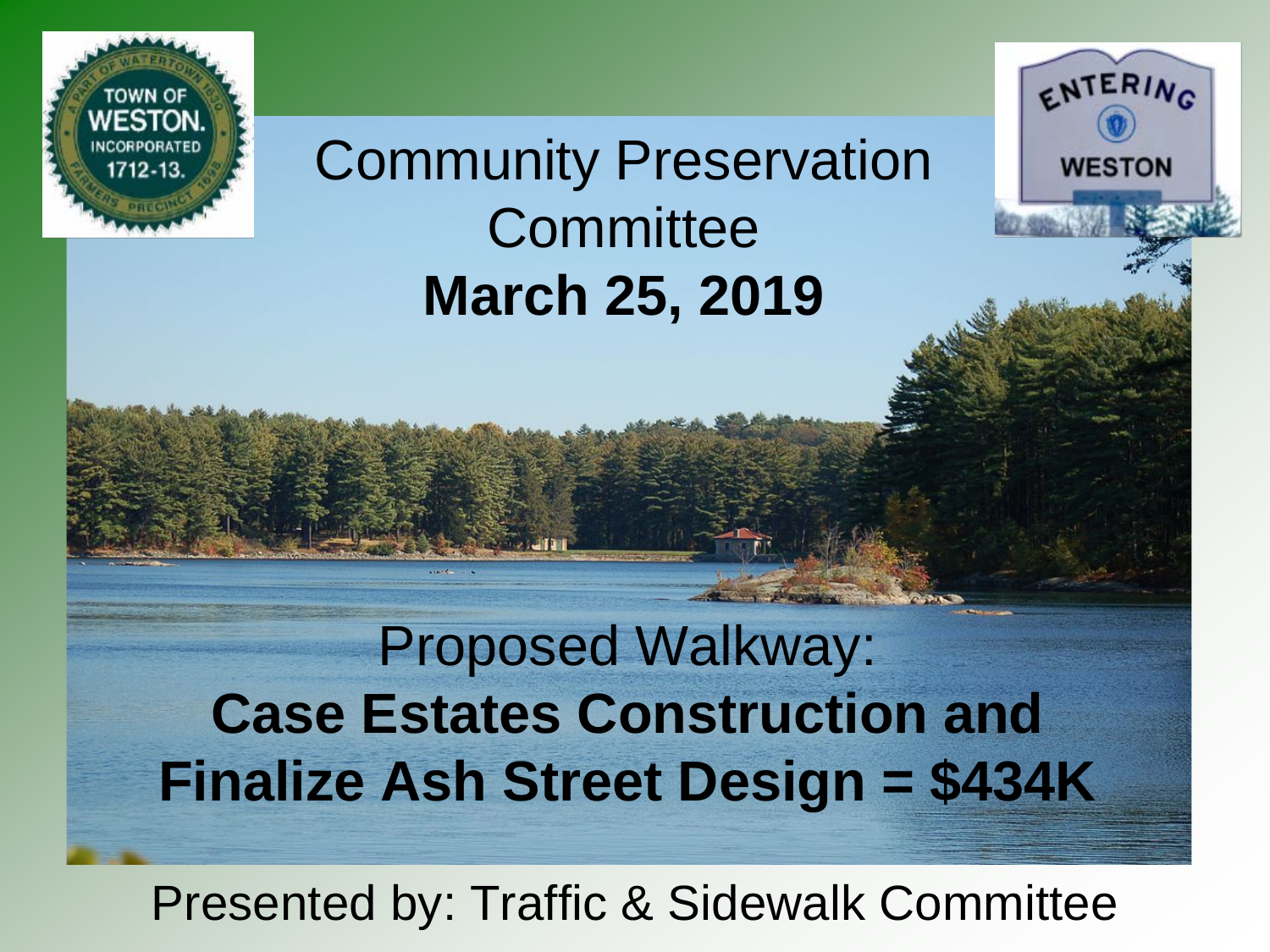## **Agenda**

#### **1. Sidewalk Master Plan Overview**

- BOS Committee Charge (~2009)
- TSC spent  $\sim$  1 year to develop
- Adopted in 2010

#### **2. May 2019 TM CPA Funding Request**

• Finalize Ash Street Design and Construct the Case Estates portion of Project (CPC Agenda Item # 1, part ii)

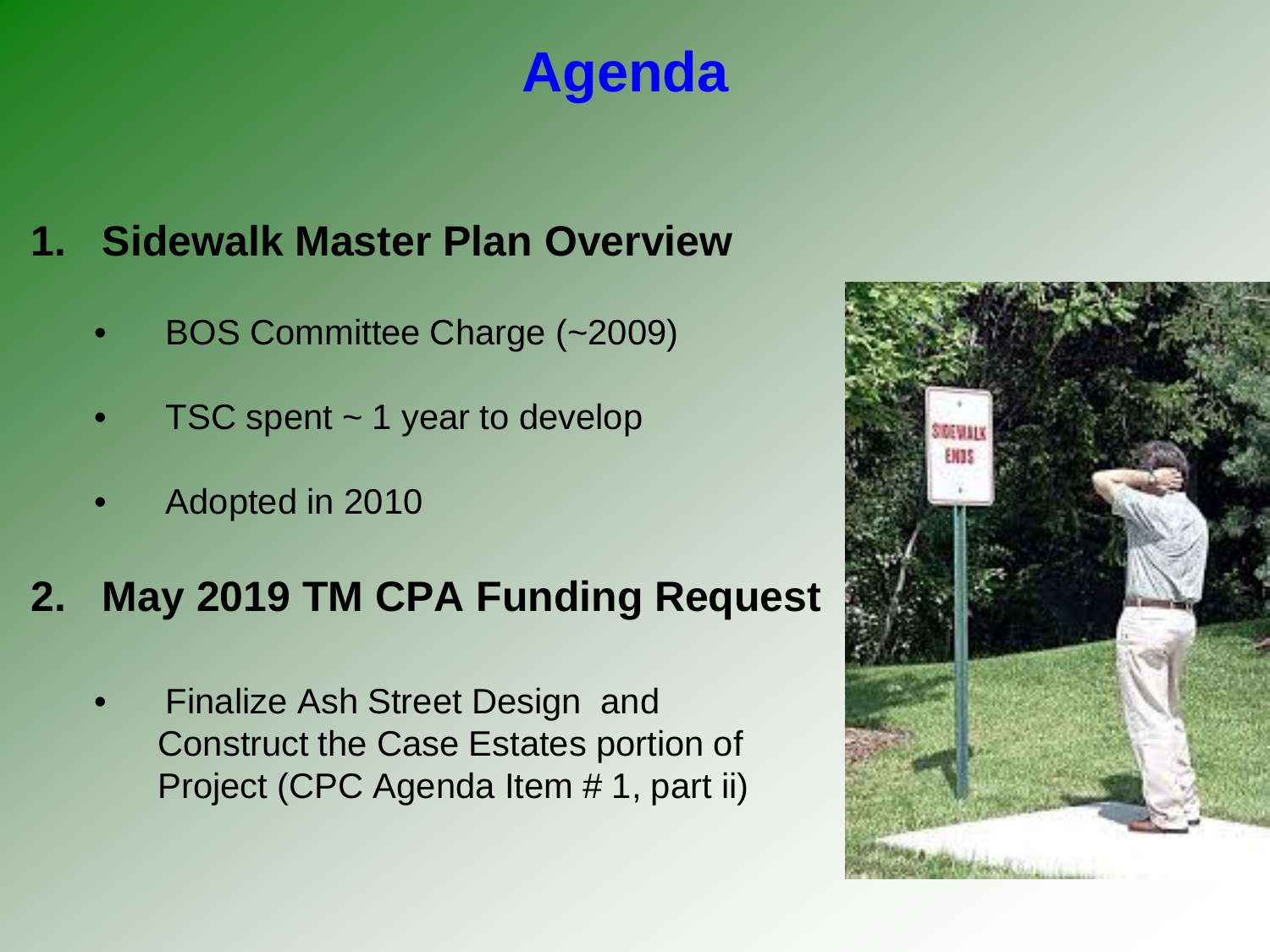# **Why Invest CPA \$ in Recreational Paths?**

- Objective: create safe recreational walking opportunities in existing 'car-centric' public right of ways
- Prioritize: connect existing network of paths and trails through a modest expansion in most cost-effective areas

#### **BENEFITS:**

- Health benefits: promotes "at home" exercise
- Recreational benefits: give walkers & joggers a safe and attractive alternative to narrow busy streets
- Community & social benefits: paths connect neighborhoods, recreation areas, schools, and enhance value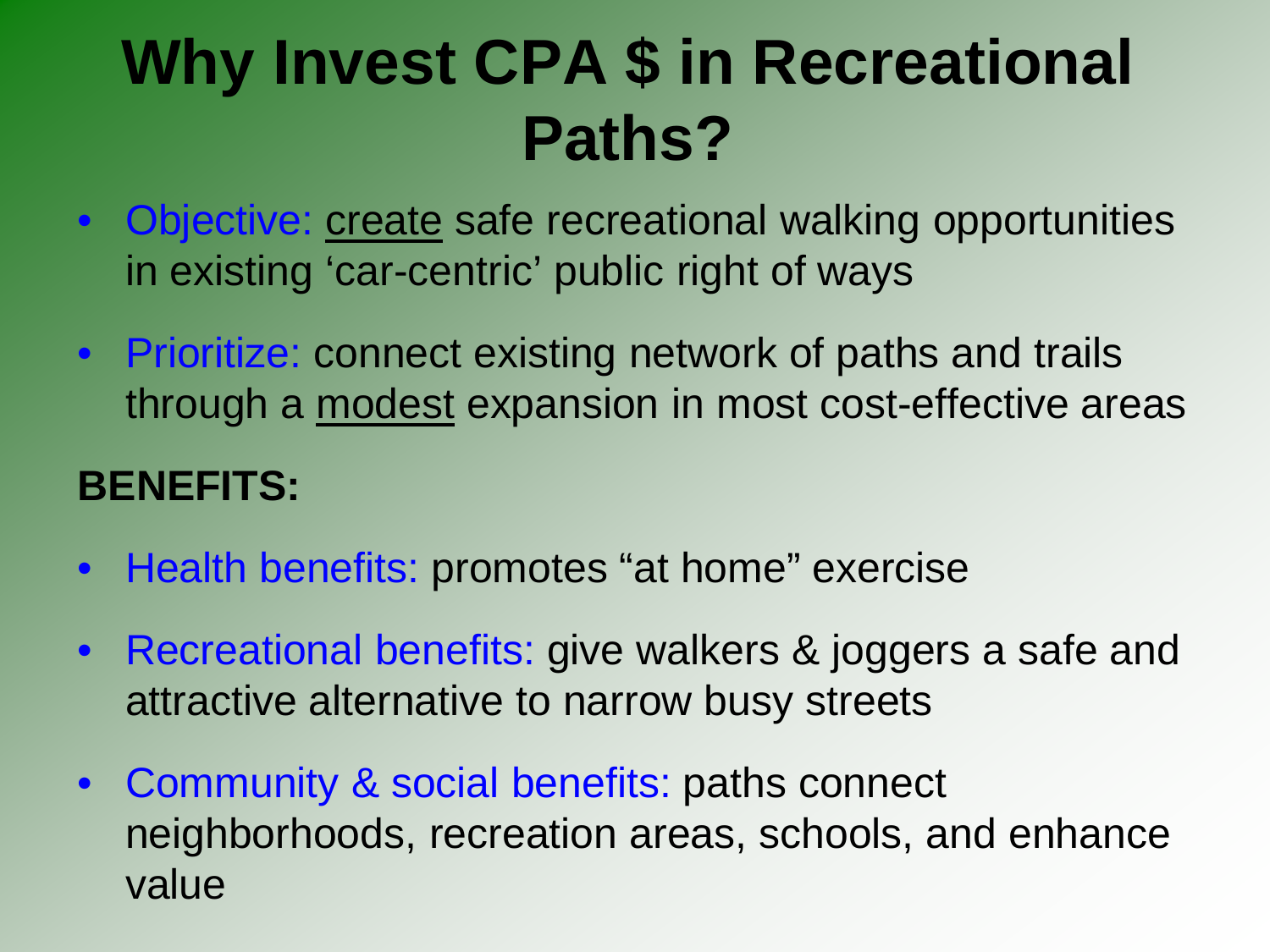# **Walkway Master Plan Priorities**

| Location               | Length (ft) Status |                   |
|------------------------|--------------------|-------------------|
| 1. Brown/Winter Street | 4,450'             | <b>Built 2016</b> |
| 2. Merriam Street      | 2,800'             | Funded 2019       |
| 3. Ash St/Case Est.    | 2,850'             | <b>Proposed</b>   |
| 4. Warren Avenue       | 1,800'             | Design            |
| 5. Highland Street     | $-2,500'$          | On hold           |
| 6. Glen Road           | $-7,500'$          | <b>TBD</b>        |
|                        | $-22,000'$         |                   |

Total new paths:  $\sim$  4.1 miles (31 miles existing)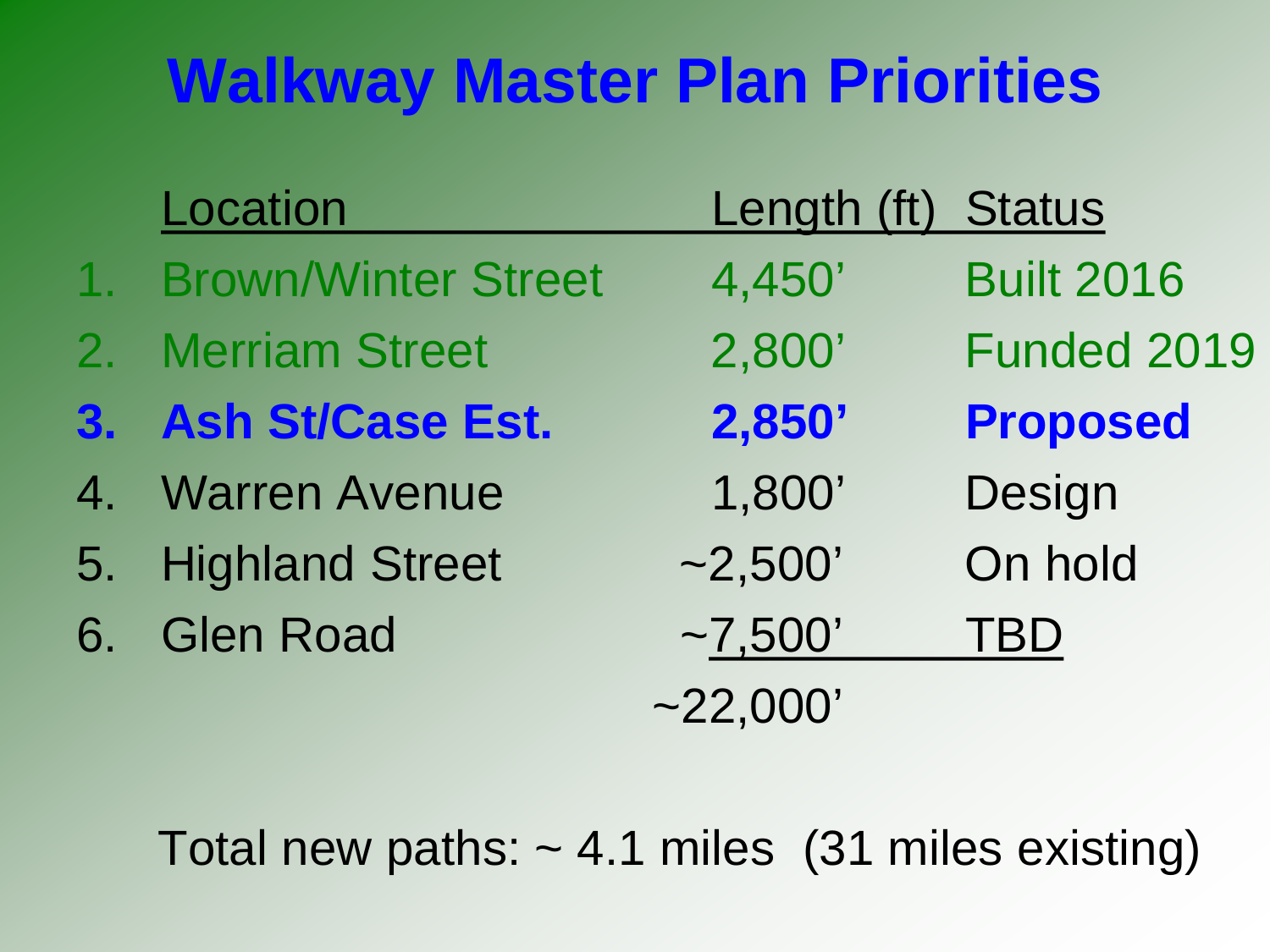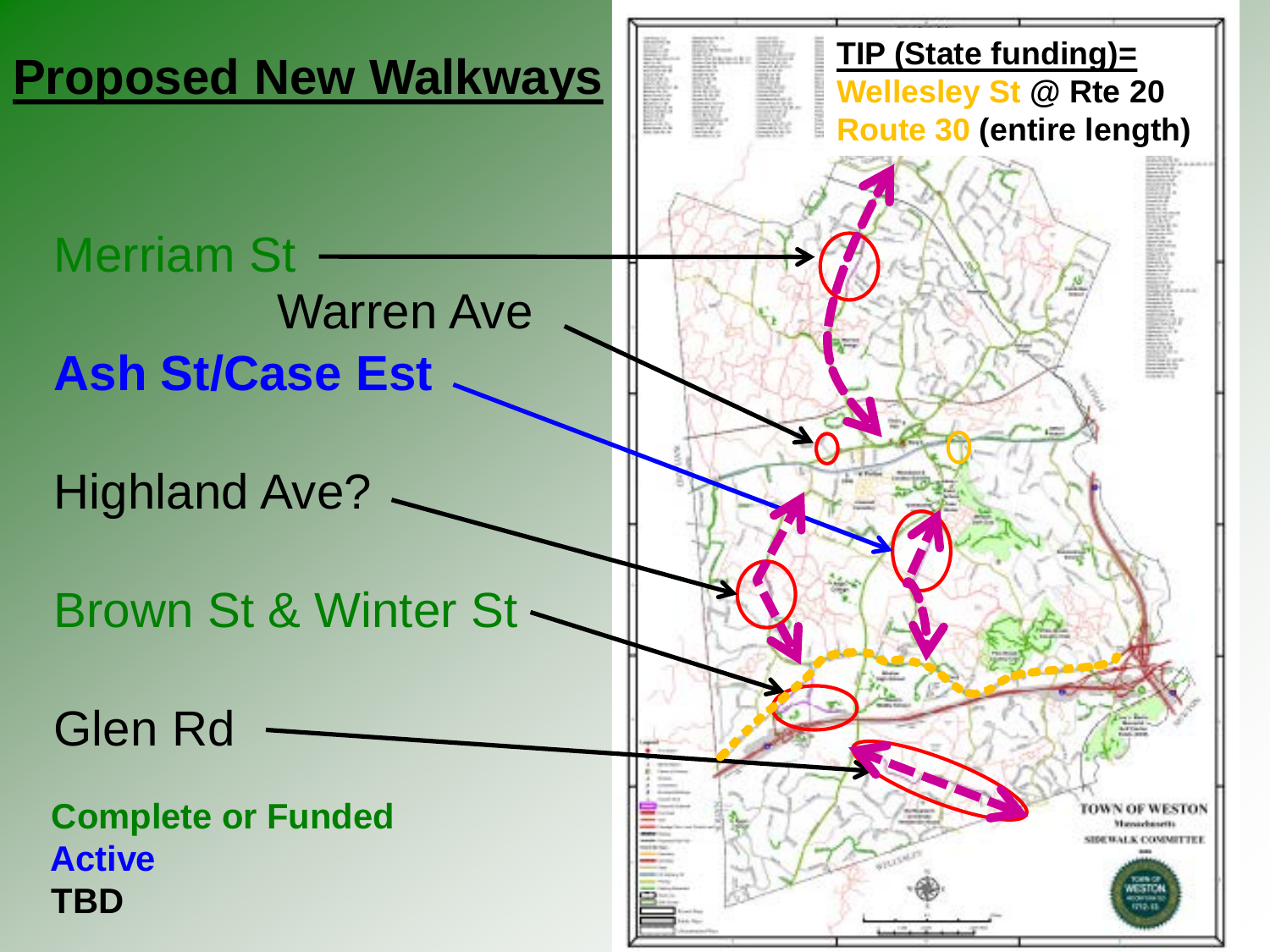## **3-Year Project Development Summary**

- **Spring 2016: CPC-funded concept study**
- **June 2016:** Town closes on Case Estates property
- **Spring 2018: CPC-funded design**
- **Summer & Fall 2018:** design work + abutter feedback
- **December 2018:** Rec Commission approval
- **January 2019:** ConCom approval, surface material OK
- **January 2019:** Planning Board site walk + hearing
- **February 2019: PB approval, advertise for bids**
- **March 2019:** Open bids (Case Estates walkway),

CPC public meeting, vote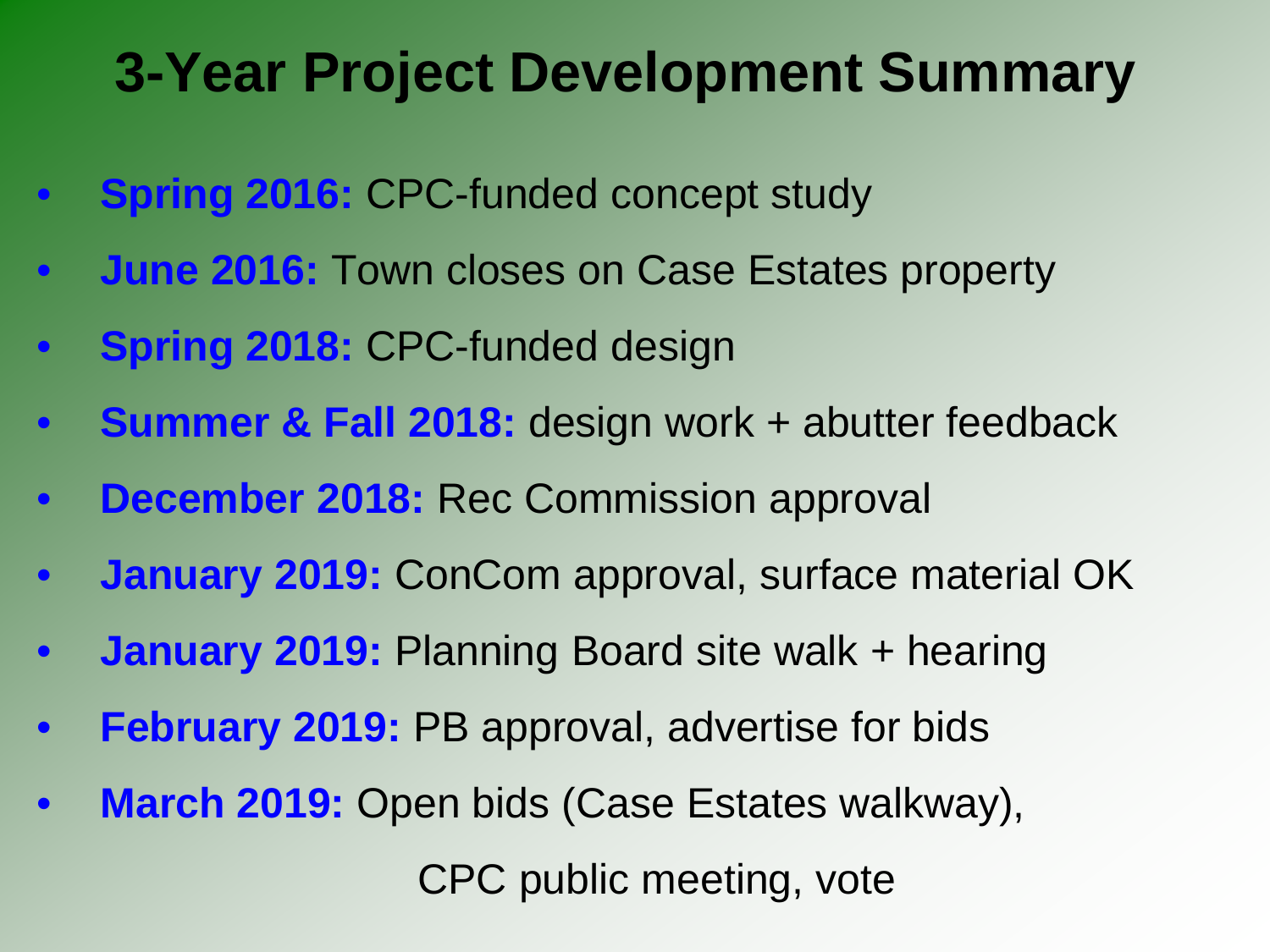Connecting Two of Weston's Most **Central Recreational** Spaces

#### **Timeline:**  Spring 2019 TM: Finalize Ash St. Design/Construct Case Est. \$

2019 construct Case Est Walkway

2020 construct Ash St Sidewalk

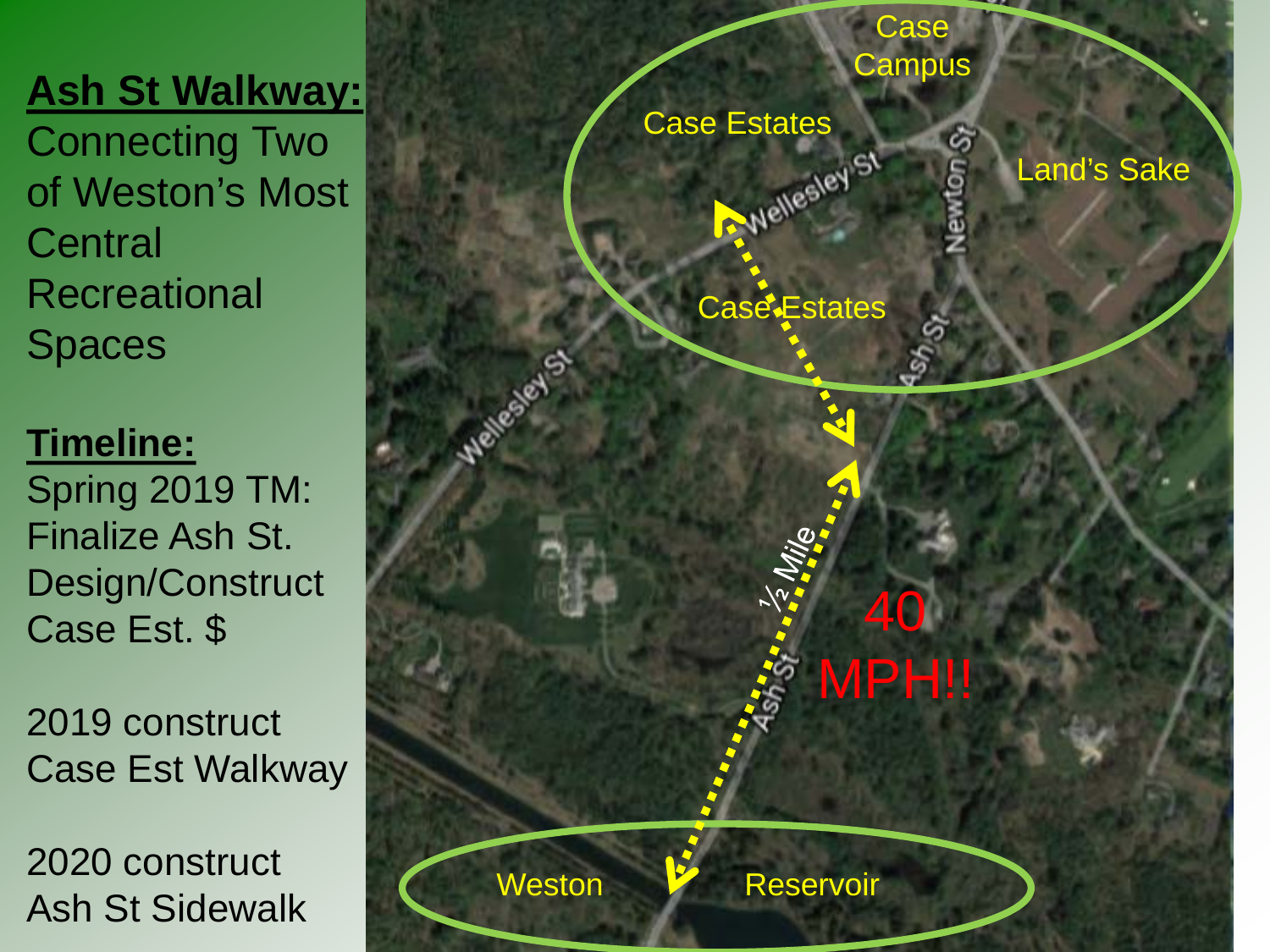## **How was the Walkway Location Decided?**

#### **Case Estates instead of following Ash St:**

- 1. Separates pedestrians and vehicle traffic
- 2. Encourages use of Town's major open space investment
- 3. Avoids # 226 Ash St frontage

#### **Case Estates Section: Wellesley St instead of Cases Corner**

- 1. Safer pedestrian crossing location
- 2. Connectivity to existing walkways
- 3. Connectivity to Legacy Trail, northern "half" of Case Estates
- 4. Less pavement (shorter distance)
- 5. Minimize AUL exposure
- 6. Could still connect to Lands Sake (w/ Cases Corner roundabout) and upper Ash St homes via footpaths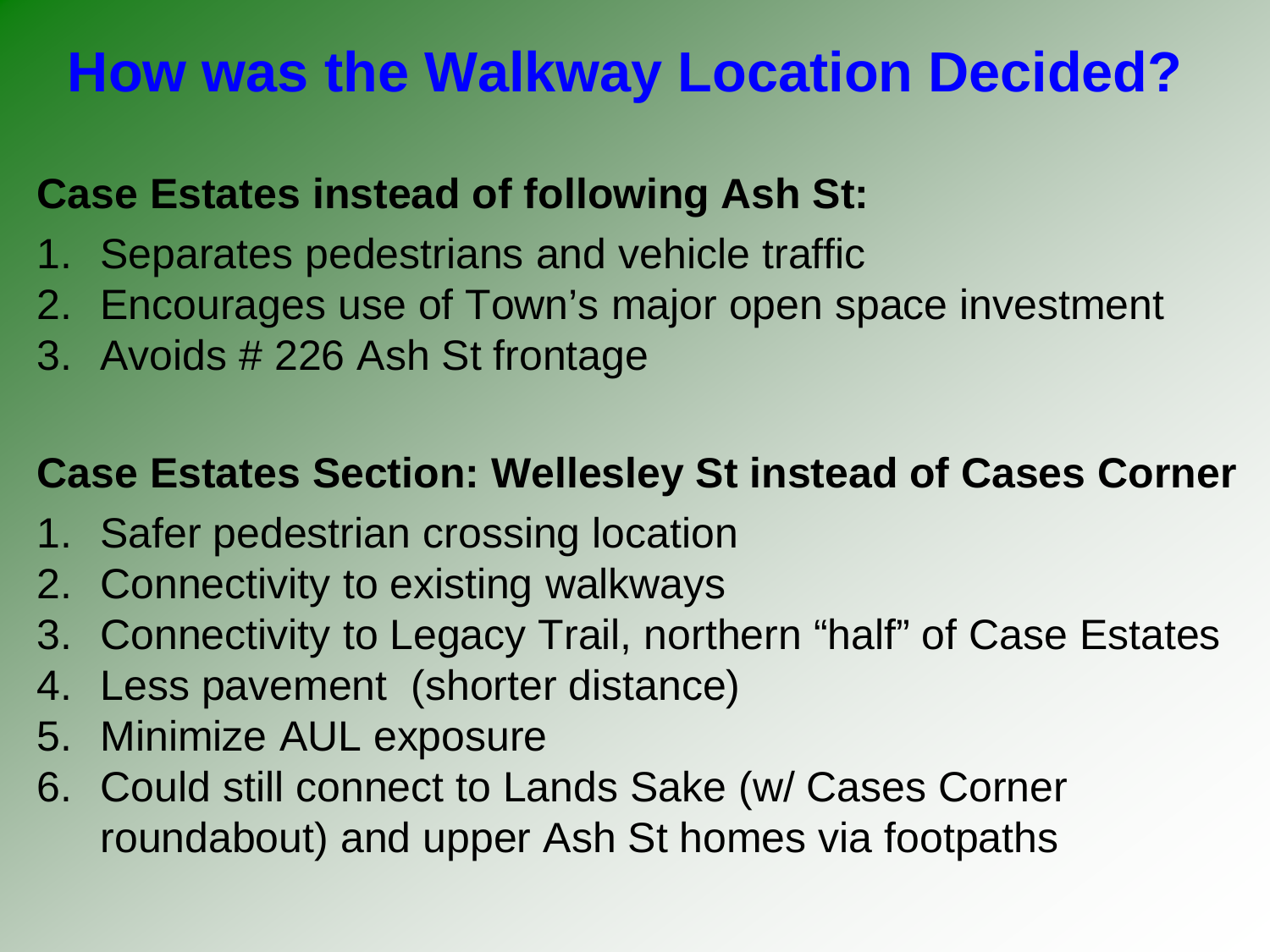## **Proposed Ash St Walkway Begins @ Weston Reservoir**

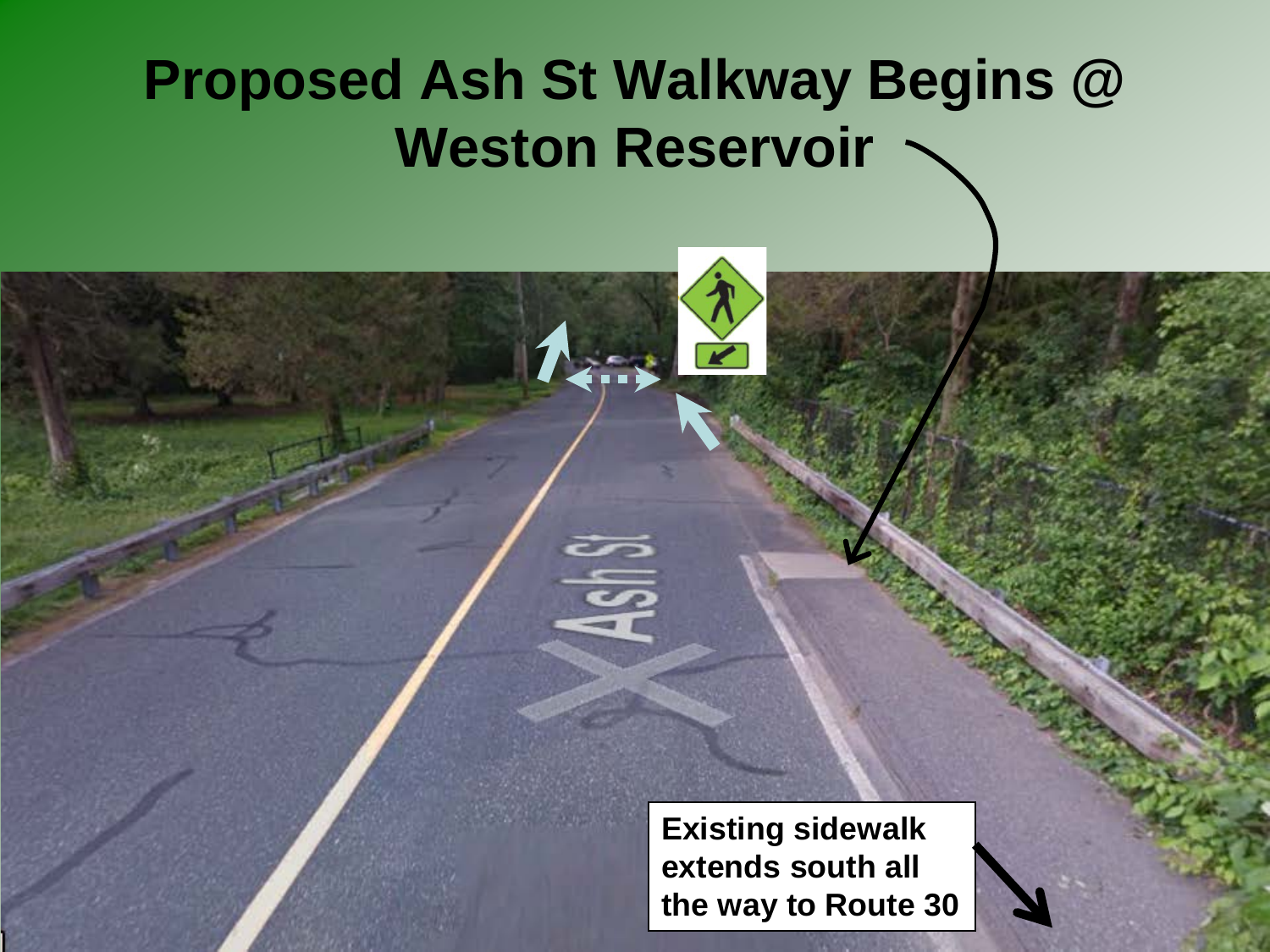#### **Proposed Ash St Walkway: Reservoir to Parcel 9**

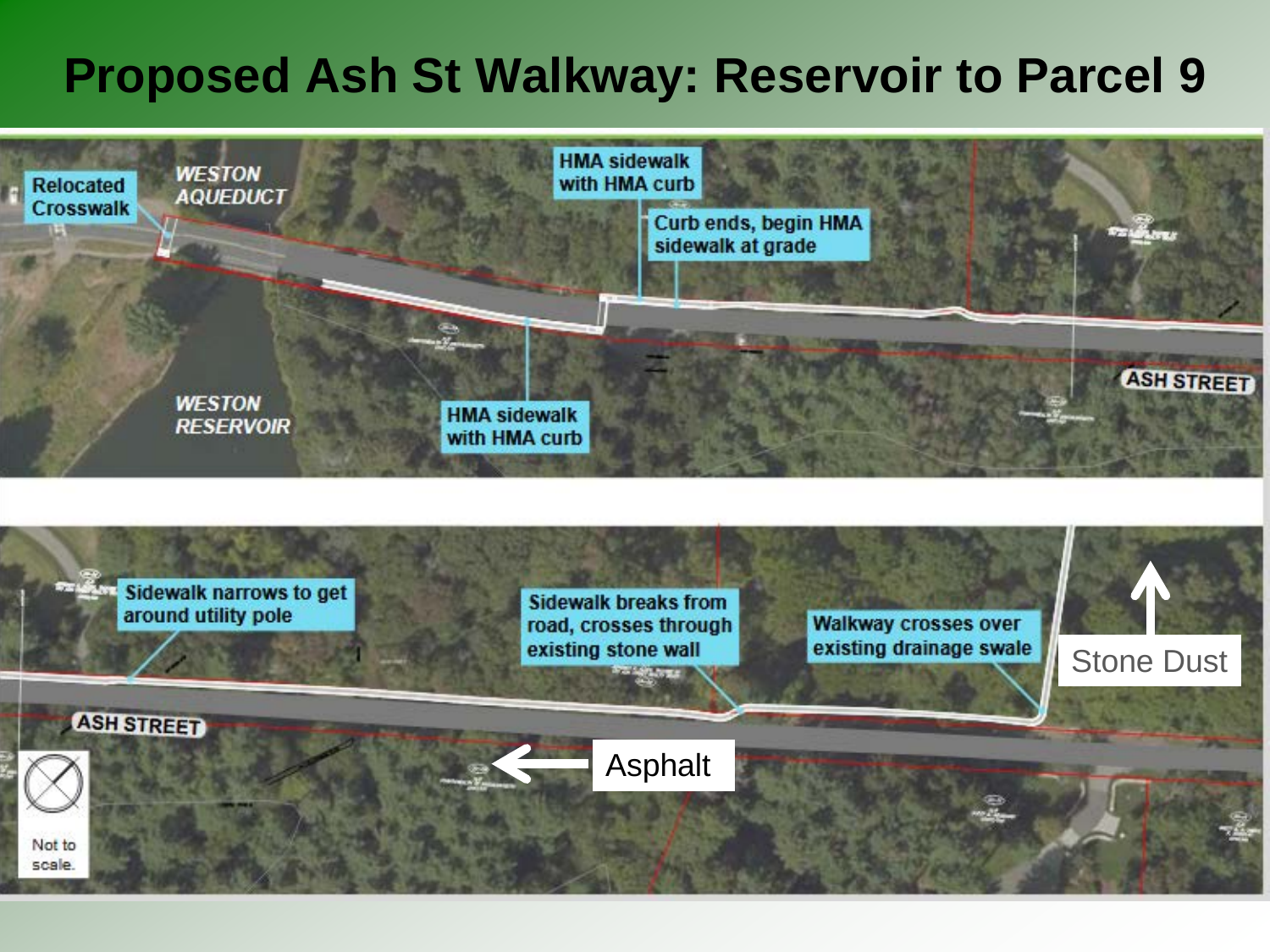#### **Proposed Ash St Walkway: Parcel 9 to Wellesley St**

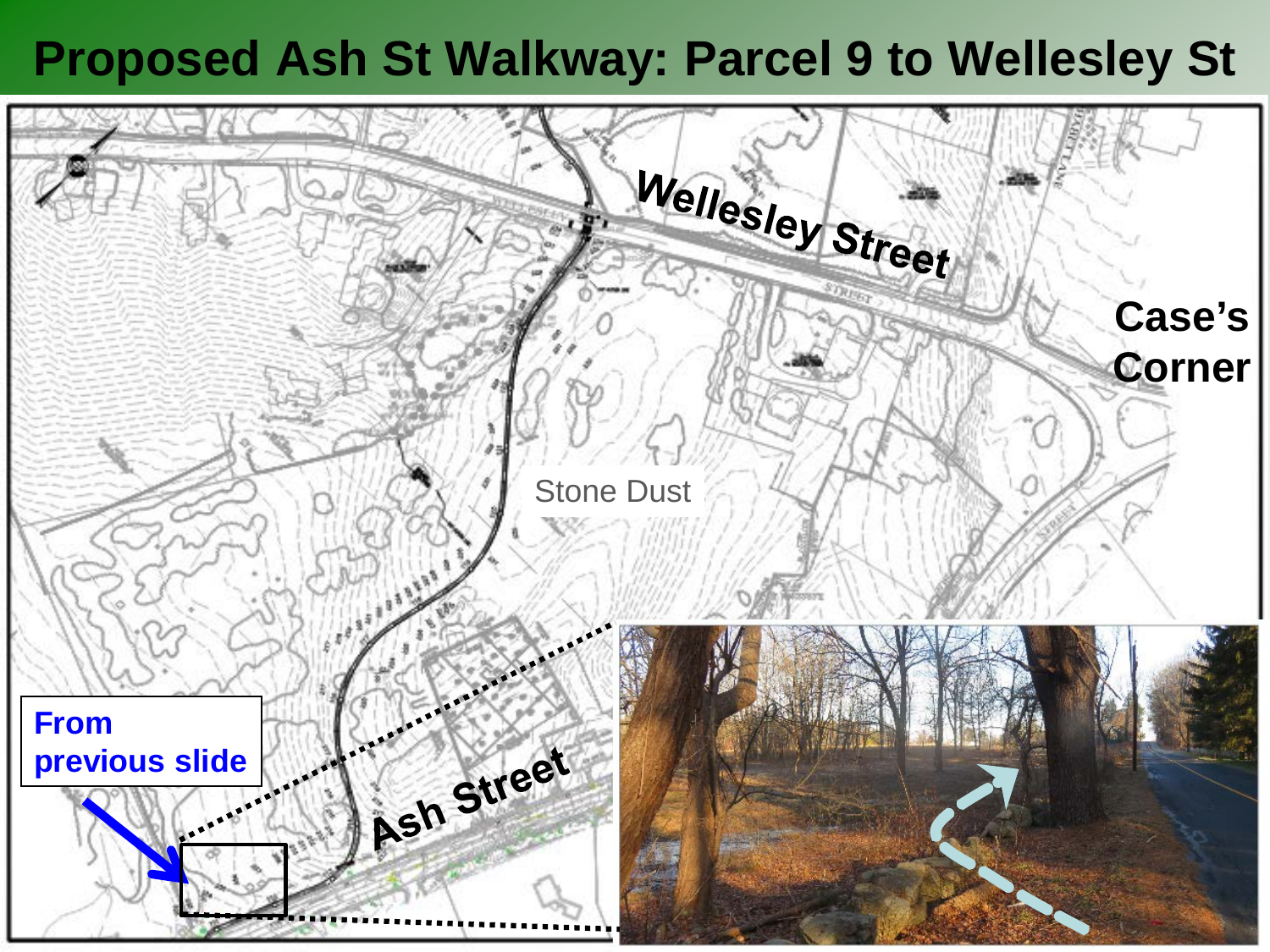## **Proposed Wellesley St Crossing**

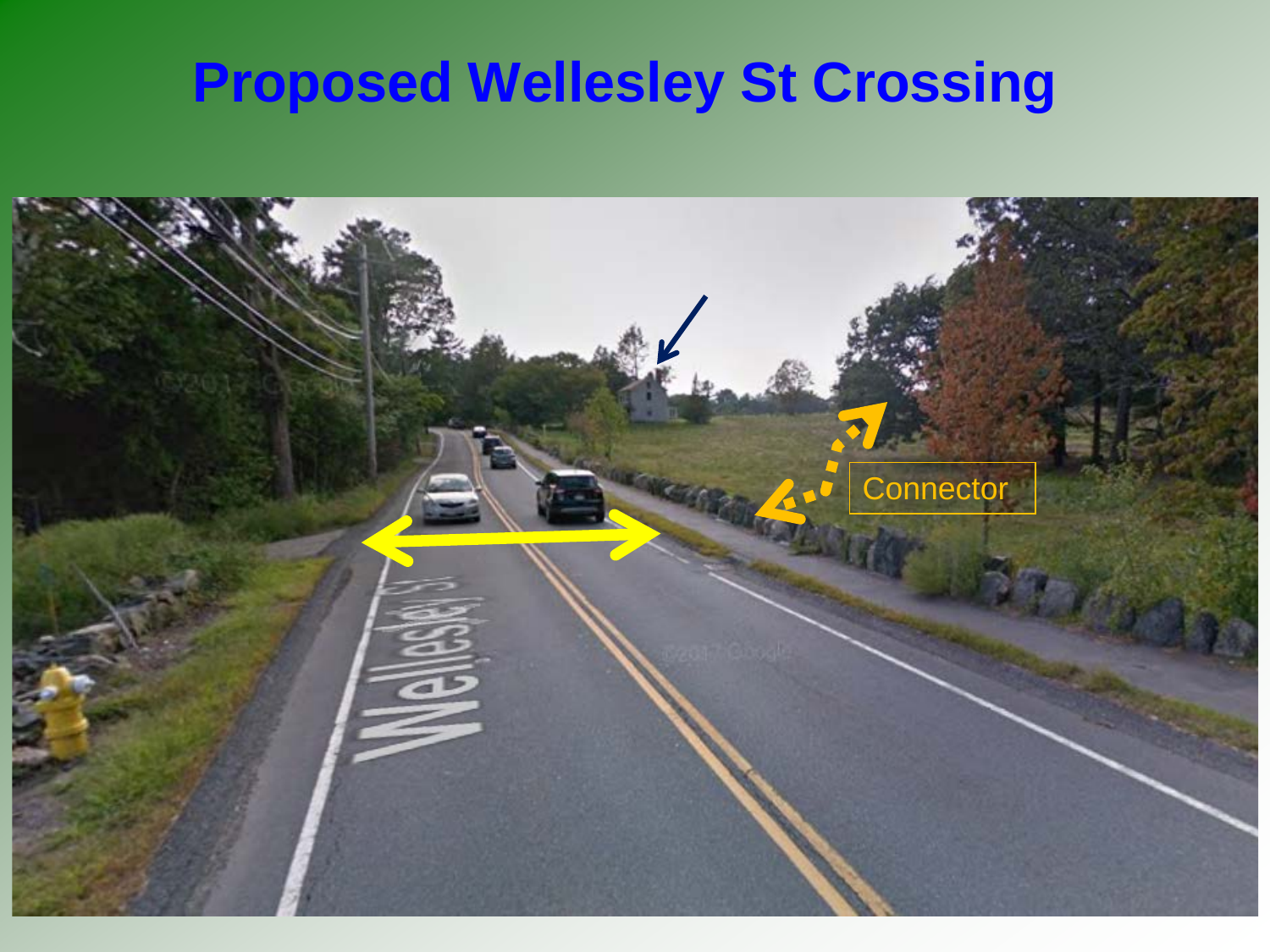## **Case Estates Legacy Trail + Connector**

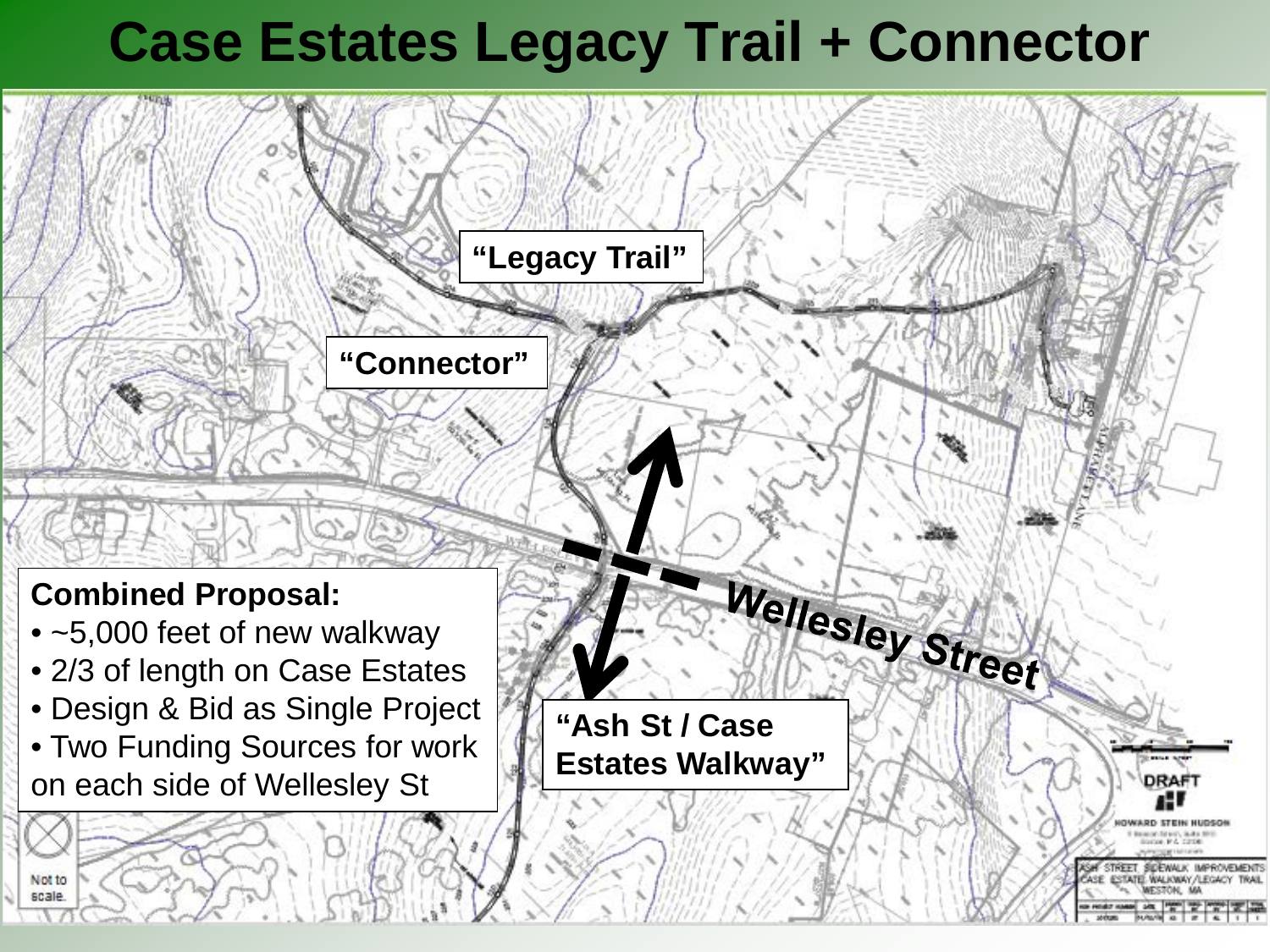## **Ash St Sidewalk / Case Estates Walkway Cost Break-Out**

| <b>Cost Category</b>                        | <b>Amount</b> |
|---------------------------------------------|---------------|
| <b>Construction (Case Estates Walkway)</b>  | \$250,000     |
| 10% Contingency                             | \$25,000      |
| <b>Additional Design Fee (Case Estates)</b> | \$9,200       |
| <b>Project Management</b>                   | \$15,000      |
| Finalize Ash Street Sidewalk Design*        | \$60,000      |
| <b>TOTAL CPC REQUEST</b>                    | \$359,200     |

\*Ash Street Sidewalk construction funding will be requested in subsequent CPC application once final design is completed and bids received in fall 2019.